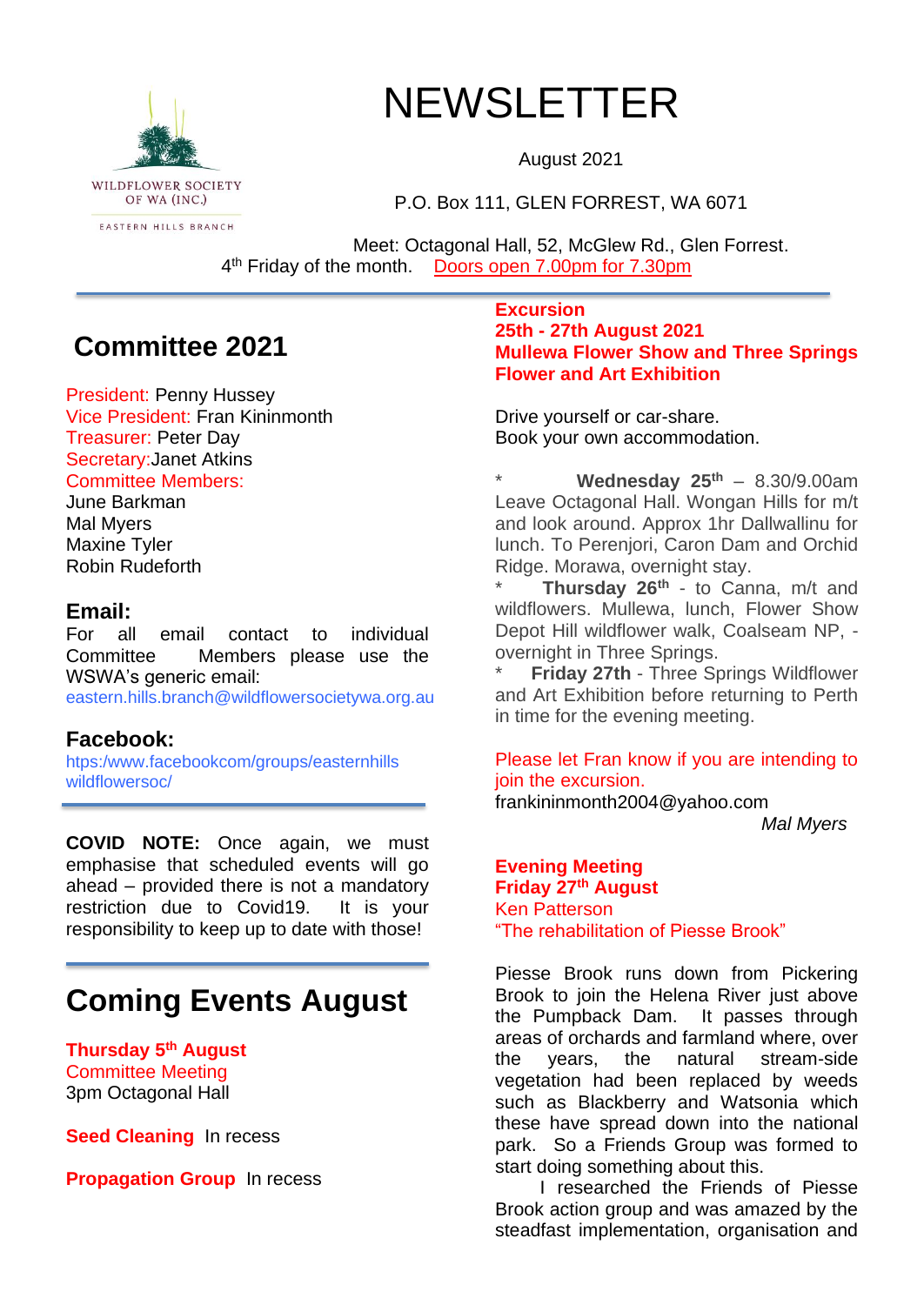diligent applications to improve that lovely part of the Hills environment. Wow!! If all such groups were fortunate enough to have the same dedication and input, what magnificent changes will be made for our natural environment.

Ken will explain what they have done and illustrate his talk with excellent 'before and after' photos.

*Fran Kininmonth*

#### **Wildflower Ramble Sunday 29th August**

Martin Road, Mundaring  $10 - 12$  am Led by Janet Atkins and Robin Rudeforth

Meet 0.8km down Martin Rd from Philips Rd. Verge parking. Mostly flat walking but some gentle slopes.

### **Coming Events Sept.**

**Thursday 2 nd September** Committee Meeting 3pm Octagonal Hall

**Wednesday15th September** Seed Cleaning 9am Octagonal Hall

**Monday 20th September Propagation Group.**  Octagonal Hall, 12 noon.

#### **Evening Meeting**

#### **Friday 24th September**

Shelley James, Collections Manager, WA **Herbarium** 

**"From Red Box and Beyond – Western Australian Herbarium collections and their use in biodiversity science"**

Herbariums contain centuries of botanical specimens gathered from around the globe. Changes in research and technology make the information contained in these specimens even more important in documenting the impacts of global change.

In this presentation, Shelley James will describe how the Western Australian Herbarium fits within the global network of herbarium collections, why continued advocacy for high research-quality botanical collecting and preservation of collections is needed, and how current efforts to efficiently digitize and provide online access of our herbarium collections is increasingly important and valuable for the documentation and discovery of the flora of Western Australia and to global biodiversity research. It should provide lots of food for thought.

Don't forget specimens for the nature table! There will be a Quiz this month.

#### **Sunday 26th September Wildflower Ramble** Details next month.

### **REPORTS**

#### **Evening Meeting Friday 23rd July** "Slime moulds"" Karina Knight

Karina Knight has recently retired from the WA Herbarium, where she started to get interested in Slime Moulds by helping Margaret Brims who had found these odd organisms while looking for fungi. No-one in WA had ever studied them before, so Margaret did a lot of international networking, raising the species known to occur in WA from 21 to 141. They are notoriously difficult to curate, so this is where Karina came in. When Margaret passed away, she took over the interest.

Slime Moulds are very peculiar organisms, so different from everything else that they are in a Kingdom of their own, the myxomycetes.

They grow in moist places, among leaf litter or under tree bark, feeding on bacteria and minute fungi. The diagram below shows the life cycle, which is much too complicated for me to try and explain. Look it up on the internet!

To study them you need a powerful microscope, although the slowly-moving mass called a plasmodium can be seem with the naked eye, though the sporangia are measured in fractions of a millimetre. With 194 species now known in WA, and many more still being studied,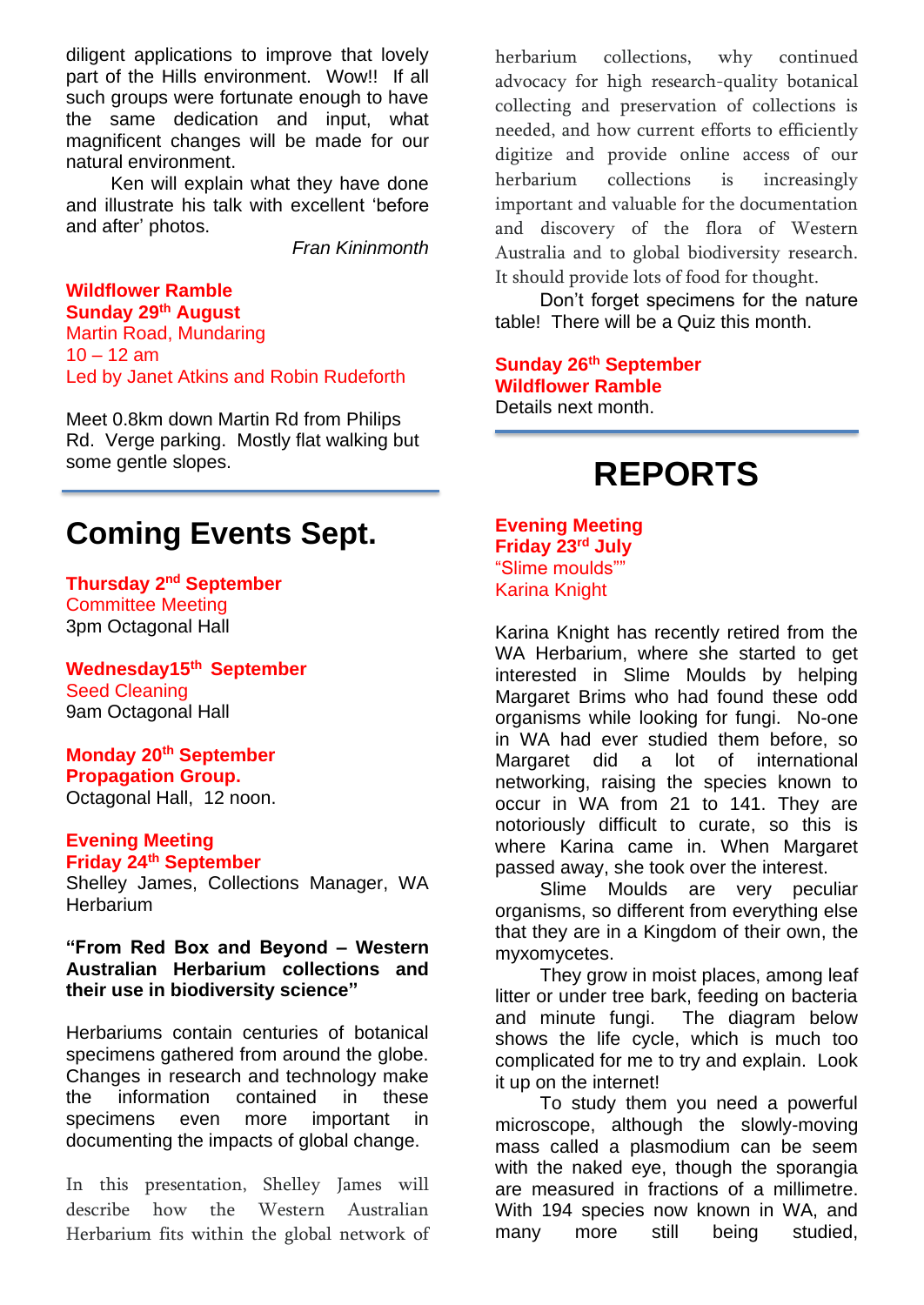myxomycetes are yet another example of how biodiverse Australia is.



below: egs of a plasmodium and sporangia





Once again there were some superb plants on the nature table, and in the Quiz, one group got 15 out of 20 correct. Well done folks!

*Penny Hussey*

### MISSING BOOKS

While conducting an inventory of the books in our Octagonal Hall library, it was found that a number of books appear to be missing. Cards, but no associated book. Could all members please check and see if you have any of these titles, forgotten on your shelves? If

so, please return them and leave a note to indicate they are one of the missing books.

• Nuytsia : Bulletin of the WA Herbarium - volume 1 - Number 1 A/N 520

- " " " volume 2 Number 1 6 A/N 510 516
- " " " volume 5 Number 1 A/N 490
- Euphorbia terracina guide to biology & control & amp; assoc safety issues A/N 619
- Coastcare info kit A/N 634
- Horticultural botany 1 A/N 250
- •Australian plants (bound periodicals) A/N 379
- Western Australian wildflowers Emu souveniers A/N 330
- Wildflower discovery : a guide for the motorist A/N 86
- Wildflowers of the West Mulgrave A/N 338
- Wildflowers of the western state A/N 329
- "Orchids of Western Australia" Dixon, Kingsley A/N 296
- "A Phylogenetic analysis of Diurideae (Orchidaceae) A/N 346
- "What's in a name? Proteceae" Cayzer, Linda ; Whitbread, Greg A/N 212
- "• Your Australian garden" Betty Chandler ; Thistle Y. Harris A/N 251
- "Killers at large : collected information" A/N 474
- "Rambler's harvest" A/N 651
- Powell, Robert ; Emberson, Jane "Growing locals" A/N 37
- Marshall, John wildflowers of the West Coast Hills region A/N 163
- (A/N 234 added)
- Marshall, John wildflowers of the West Coast Hills region A/N 196
- Seddon, George Sense of place A/N 443
- Morcombe, Michael ; Morcombe, Irene -
- Wildflowers of the North and Centre A/N 383
- Wildflowers of the East Coast A/N 382
- Hosel, Jutta Wildflowers of South-East Australia A/N 381
- Clarke, Ian ; Lee, Helen "Name that Flower" A/N 100
- George, Alex S "Orchids of Western Australia" A/N 121
- Christensen, P ; Annels, A; Liddelow, G; Skinner, P
- Vertebrate fauna in the southern forests of Western Australia A/N 99
- Handreck, Kevin Arthur "What's wrong with my soil" A/N 15
- Kilgour, Sharon " Managing dieback in bushland" A/N 211
- French, Jackie "Organic control of common weeds" A/N 384
- Horsfall, Mary "Creating your eco-friendly garden" A/N 623
- Wrigley, John Walter ; Fagg, Murray "Rockery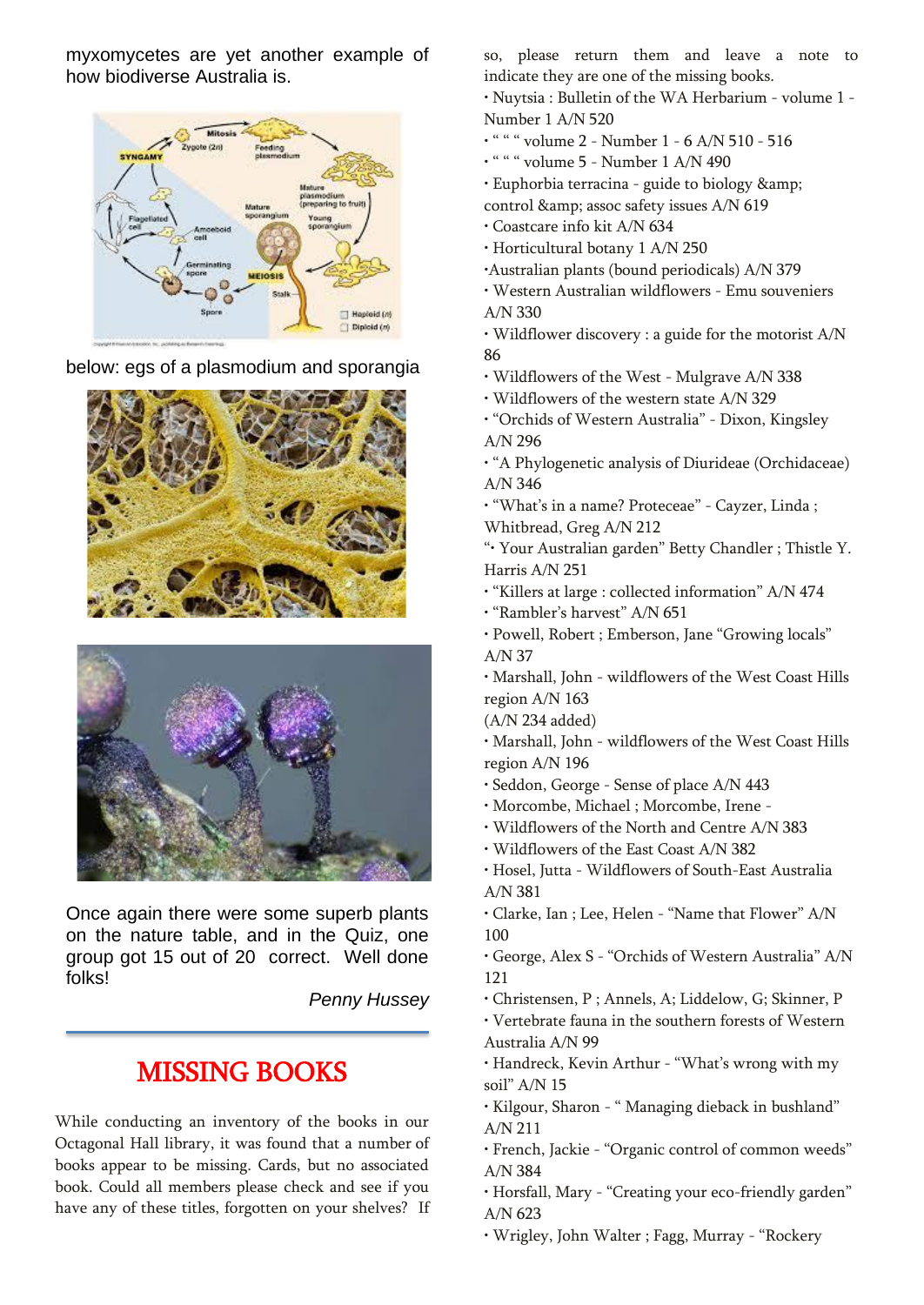plants" A/N 52

• Crook, Ian G - "Nature reserves of the Shire of Serpentine - Jarrahdale" A/N 78

• Ogden, Helen - "Flowersof Western Australia" A/N 158

• Olde, Peter ; Marriott, Neil - "The Grevillea book" volumes 1-3 A/N 130, 190, 191, & amp; A/N 192

• Wheeler, Judy ; Marchant, Neville ; Lewington, Margaret

• "Flora of the South West" vol. 1 introduction A/N 288

Fran Kininmonth and Mal Myers

### THANK YOU

# **PLANT OF THE MONTH**

*Guichenotia macrantha* Large-flowered Guichenotis



This plant is a shrub up to 2, high and 105m wide. The leaves are long and narrow and are covered with close grey hairs.

The flowers are large, hanging bellshaped and pinky-mauve, growing in clusters of 2-4 and flowering between July and September. The colour is actually provided by the flower's calyx.

The plant grows from the Murchison River to south of Merredin, mostly on sandy gravel.

Plants can be raised from seed or cuttings and react well to a light feed of blood and bone in early spring, and a light prune after flowering. A very rewarding plant when grown in full sun.

The photograph was taken in the Wildflower Garden run by the York Branch of the Wildflower Society, when the Seed Cleaning Group went got a visit in early

August. Why not visit them? The group meets at their propagation nursery there every Tuesday morning from 9am.

*Robin Rudeforth*

### **WEED WATCH**

Golden Wattle *Acacia pycnantha*



Many years ago, Eastern States tree wattles were planted along Mundaring Weir Road as part of gravel pit and dieback rehabilitation. They have spread. Several years back CALM (as it then was) removed most of the mature trees along the roadside – not without complaint from people who liked their beauty. Later, there was a severe fire.

The local Mundaring branch of the Department was urged to control seedlings stimulated to germinate by the fire. But there was no money or manpower. Now, if you drive along the road, especially on the south side of the river just after the Weir, you will see a dense hedge of these wattles dominating the understorey for kilometres at a time.

Weed removal MUST be followed up in subsequent years to deal with regrowth, or the initial effort is simply a waste of time.

*Penny Hussey*